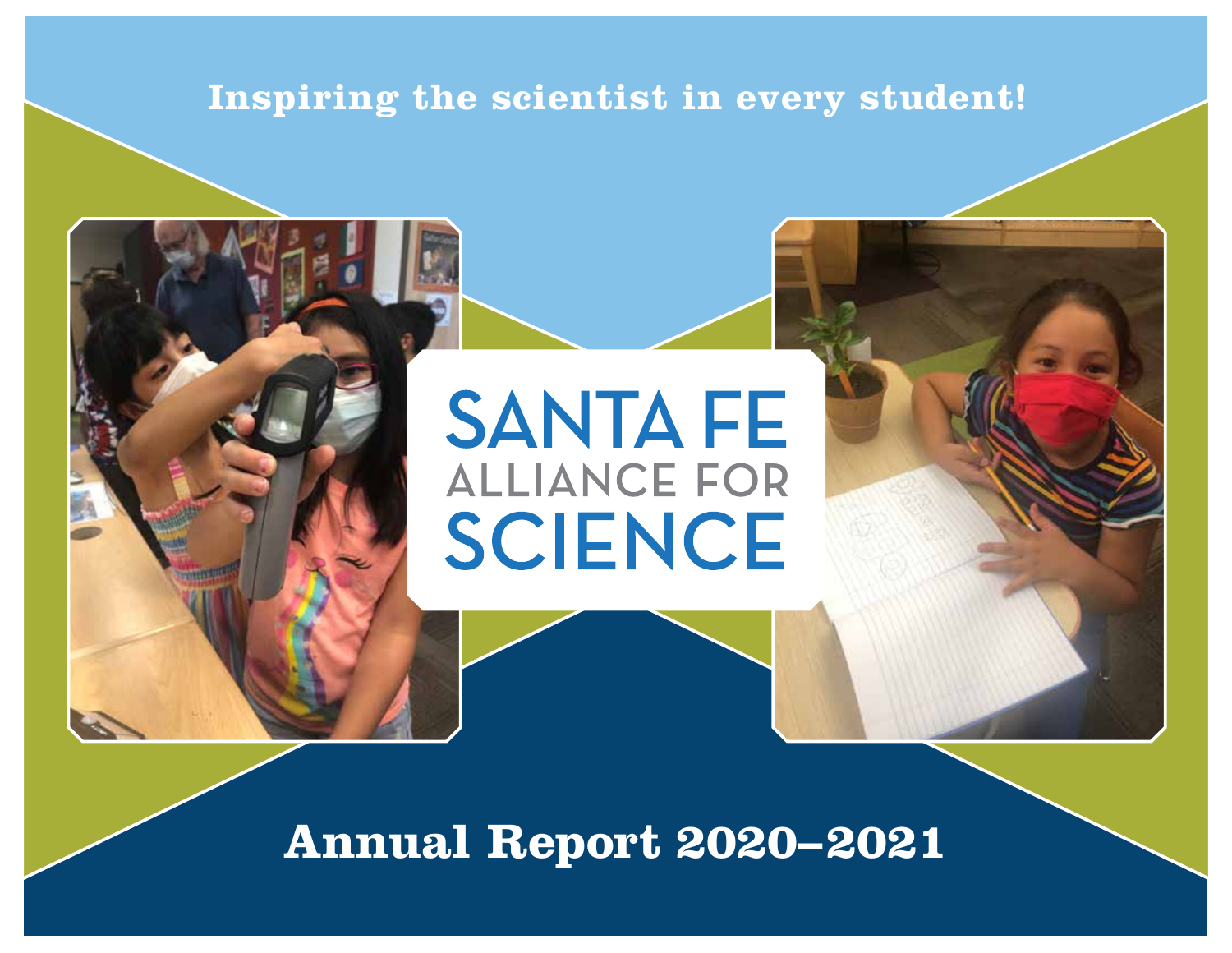## An Extraordinary Year

The 2020-2021 was an extraordinary year for all of us. While distance learning prevailed for most of the year, we continued to bring scientists and STEM experts to Santa Fe Public School (SFPS) classrooms, but in new ways. Despite the challenges, nearly **1,400 SFPS students** worked remotely or in-person with a scientist or STEM role model to practice fundamental STEM skills that promote curiosity and critical thinking.

## STEM Fairs

The SFPS District hosted its first virtual STEM Fair and Innovation Expo and we partnered with the district to give budding scientists a chance to discuss their projects with a local scientist.

- **• 495 grade 3-8 students from 17 SFPS schools** had a chance to meet one-on-one with a scientist or STEM expert through virtual meeting rooms to discuss their STEM projects.
- **• SFAFS volunteers developed a series of 8 videos** that help students design and execute their own science experiment or STEM project.
- **• 270 elementary students** also participated in El Camino Real Academy's virtual STEAM Day, where Alliance volunteers led unique virtual presentations and activities for students and their families.

**1,400 students** worked directly with a local STEM expert.





**45 SFPS teachers** partnered with us, impacting **1,100 students.**

**85% of SFPS elementary schools are Title 1**, a federal program for high poverty schools.

Our volunteers supported students and/or teachers **at 22 SFPS schools.**





**3,100+ volunteer hours**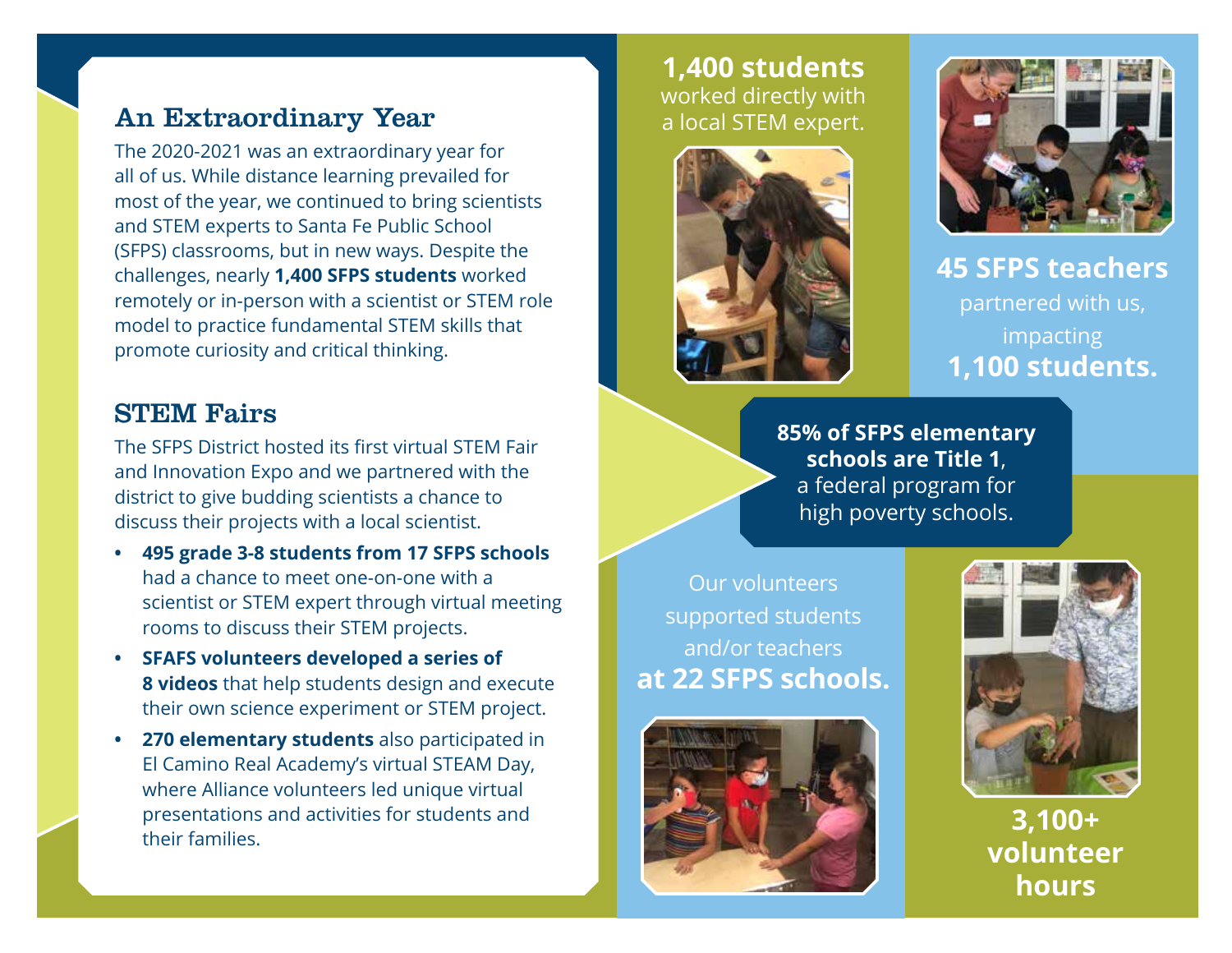## Adopt-a-Scientist

Our newest program gives classroom teachers the rare opportunity to "adopt" a volunteer scientist or STEM expert for a few days, or all year, to support teacher-driven STEM projects. The examples below illustrate the impact of this initiative.

**Ed Angel**, Founding Director of the UNM ARTS Lab (Art, Research, Technology and Science) and UNM Professor Emeritus, worked with **Mary Beth Brady** at El Camino Real Academy and created a series of videos on **Micro:bits**, which all SFPS teachers can access.

#### **Ken Prokuski**

paired up with Nina Otero Community School grade 4 teacher Brenda Dominguez to increase the confidence of her students through weekly mathtutoring sessions.



*"It's critical for our students to meet real scientists in the community who make what they learn real and relevant,"* said **David Kriegshauser,**  science teacher at Academy for Technology and the Classics. **Bill Earl**, a retired LANL chemist and Alliance volunteer, taught real-life chemistry

lessons with David Kriegshauser.

## Adopt-a-School

*"Kids want to hear real scientists."* – Jeri Lyn Mourning Manzanares, Nina Otero Community School (NOCS) 21st Century Site Coordinator.



Our Adopt-A-School

(AAS) Program links a team of STEM experts with one school all year to ensure that Santa Fe students, particularly those with increased needs, have access to unique STEM programs and experiences. When the schools abruptly shifted to remote learning, our AAS Team created more than **35 STEM educational videos** in response to teachers' requests. Many of the videos were produced in English and Spanish and are accessible to any student or teacher through the SFPS website.

- Through live and virtual interactive classroom presentations, our AAS Team brought STEM discovery experiences to more than **500 K-8 students** at NOCS.
- During a **3-week summer program**, students worked with a variety of scientists to design paper rockets, practice math problem-solving, learn about their circulatory system, and participate in three hands-on STEM activities during **Science Palooza**, a day-long event.